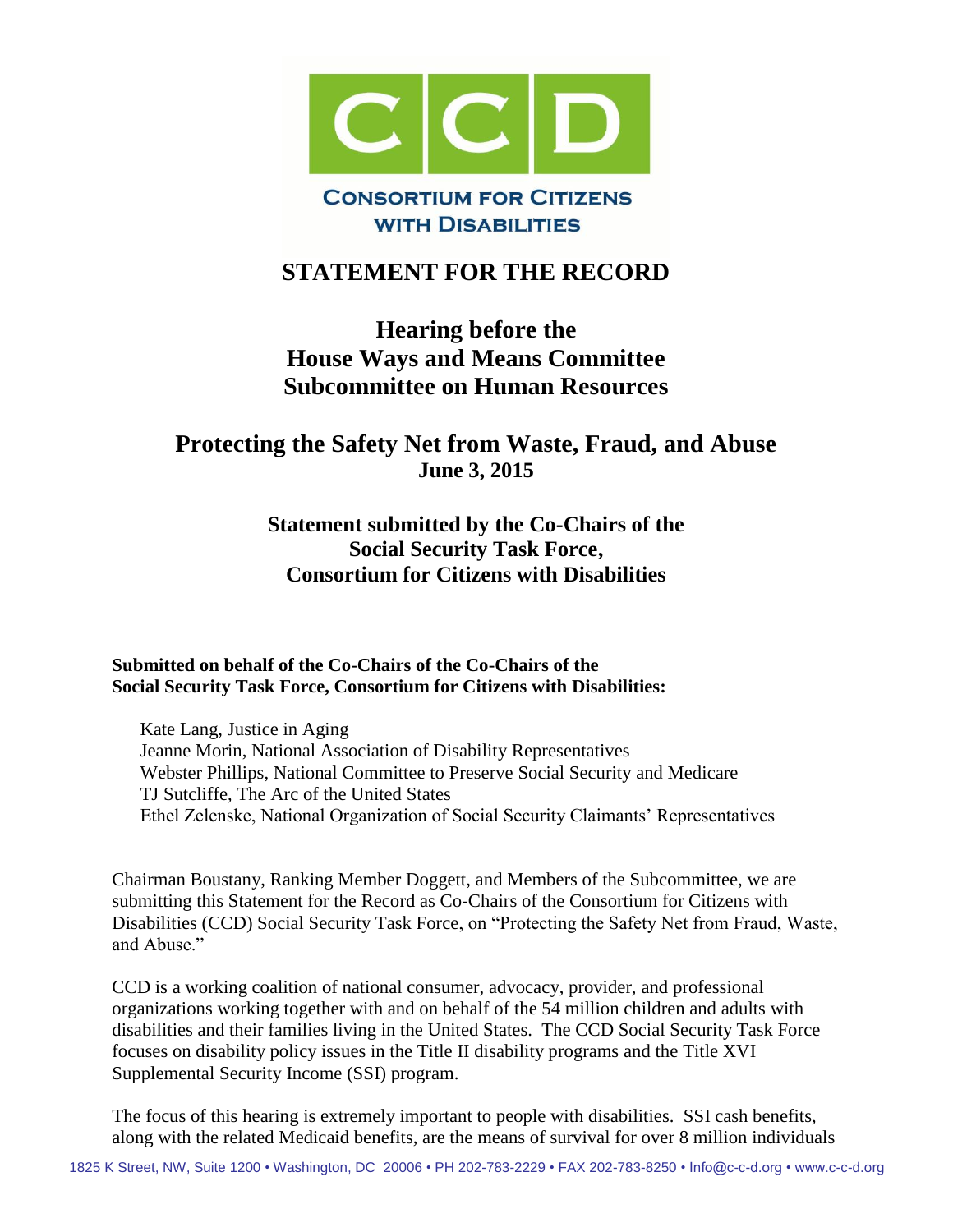with severe disabilities. SSI benefits help people with significant disabilities meet their basic needs for housing, food, and clothing, and secure essential services and medical care. SSI benefits also play a central role in helping people with significant disabilities live in the community, rather than in restrictive, costly institutions.

#### **Proper and timely application of the SSI financial eligibility criteria is important. The SSI program is a very complex program to administer.**

Proper administration of SSI benefits is critical and has long been of interest to the CCD Social Security Task Force.

The SSI program is very complex and benefits can change each month due to income and resource fluctuations and changes in living arrangements. There are complex program rules and delays in receiving income data. The agency has struggled over the years to improve its accuracy rate for SSI payments – both for overpayments and for underpayments. Yet, the vast majority of payments are free of an overpayment or underpayment. Given the complexity of the statutes governing the disability programs and the volume of work, some overpayments are unavoidable. The complexity of the return-to-work provisions is exacerbated when a beneficiary receives both SSDI and SSI, because the beneficiary is subject to two different sets of rules. More than 30 percent of Title XVI beneficiaries aged 18-64 also receive Title II benefits.<sup>1</sup>

While the Social Security Administration (SSA) recognizes that the SSI program rules are challenging for administrators of the program, we believe that the program is much more difficult for SSI beneficiaries to understand and follow accurately. SSI applicants and beneficiaries are under tremendous financial stress when they apply for SSI and while they are using SSI benefits (the maximum federal SSI benefit of \$733 per month pays only about 75 percent of the federal poverty level for an individual). They often experience other stressful situations, including food insecurity, possible homelessness, and personal and family crisis due to economic hardship. For some, the very disability for which they have turned to the SSI program adds its own pressures to the situation and, in some cases, makes navigating the complexity of the SSI program extremely difficult.

For these reasons, we believe that SSA must exercise caution to ensure that beneficiaries are protected, particularly where they are unable to navigate the system and need assistance in correcting errors. While there may be ways to improve the process from the perspective of the Administration, the bottom line evaluation must be how the process affects the very claimants and beneficiaries for whom the system exists. We believe that the critical measure for assessing initiatives for achieving administrative efficiencies must be the potential impact on claimants and beneficiaries. Proposals for increasing administrative efficiencies must bend to the realities of beneficiaries' lives and accept that people face innumerable obstacles when they apply for and rely upon disability benefits. SSA must continue, and improve, its established role in ensuring that beneficiaries are fully protected in the process and must design its rules and procedures to reflect this administrative responsibility.

 $\overline{a}$ 

.

<sup>&</sup>lt;sup>1</sup> Table V.F1. Percentage of SSI Federally-Administered Recipients in Current-Payment Status with Participation in Selected Programs Based on SSA Administrative Records, December 2013. Social Security Administration, *2014 Annual Report of the SSI Program*, [http://www.socialsecurity.gov/oact/ssir/SSI14/V\\_F\\_OtherPrograms.html.](http://www.socialsecurity.gov/oact/ssir/SSI14/V_F_OtherPrograms.html)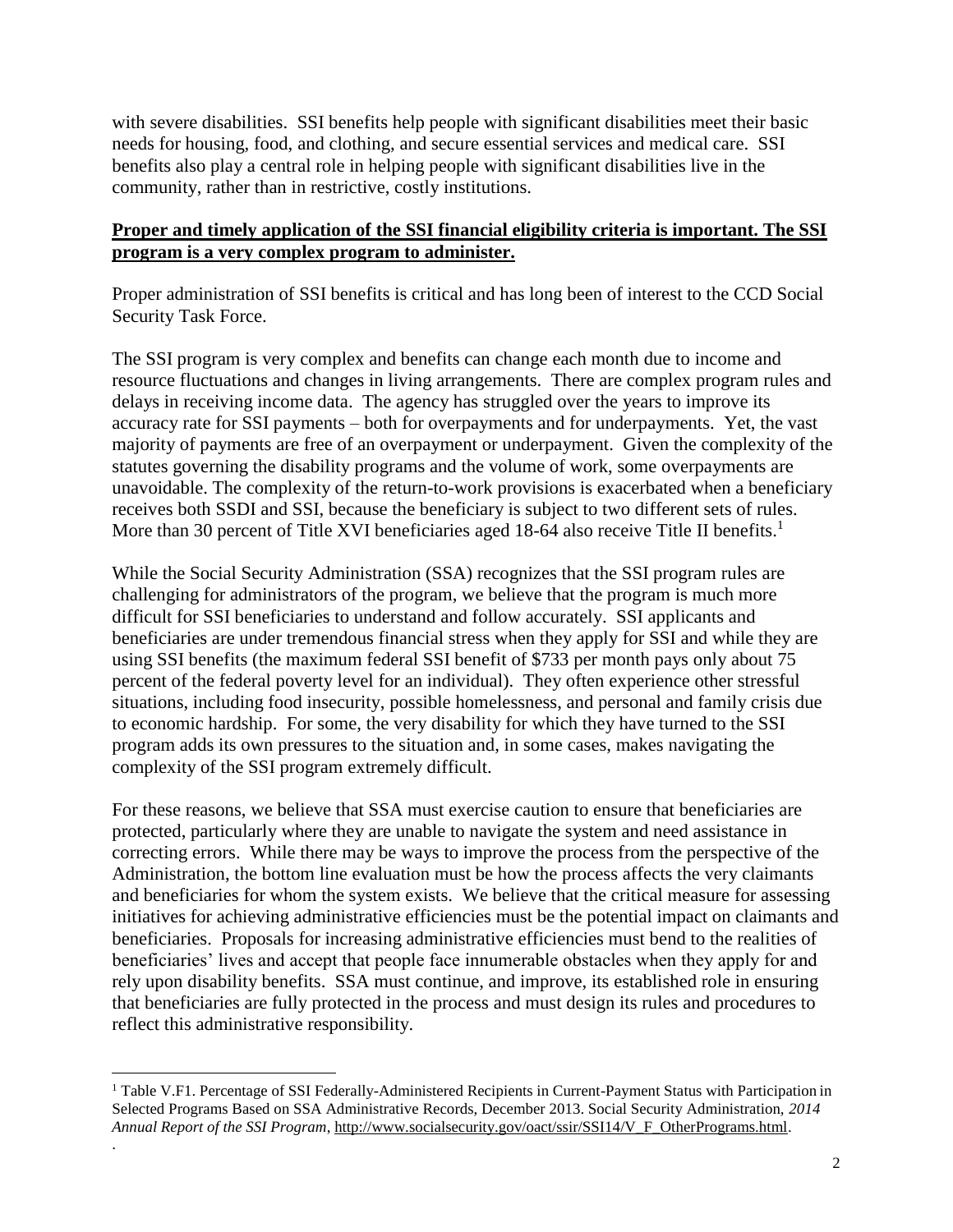#### **Update the SSI asset and savings limits**

For many years, the Task Force has recommended that Congress increase the SSI asset limit and income disregards and index them annually for inflation. The monthly unearned income disregard for an individual has remained at \$20 and the earned income disregard for an individual has remained at \$65 plus one-half of remaining earnings since the inception of the SSI program in 1972.<sup>2</sup> Similarly, the SSI asset limit of \$2,000 for an individual or \$3,000 for a couple has not changed since 1989. Neither the income disregards nor the asset limit are indexed for inflation.

The extremely low income disregards mean that many SSI beneficiaries' earnings trigger an overpayment for even relatively modest amounts of work. Nearly half (about 43 percent) of SSI beneficiaries who work earn less than \$200 per month.<sup>3</sup> Increasing the earned income disregard and indexing it for inflation would help beneficiaries and make it easier for them to work. For SSA, it has the potential to reduce the agency's administrative workload for these low-wage earners, reduce overpayments, and perhaps lead to administrative savings.

Raising the asset limit and income disregards will also provide working beneficiaries the opportunity to save for home ownership, education, or retirement, and will protect their access to Medicaid.

For these reasons, we recommend raising both the asset limit and income disregards to the amounts that they would have been if indexed since their inception. A recently introduced bill, H.R. 2442, the "Supplemental Security Income Restoration Act of 2015" would increase the resource limit and income exclusions for SSI beneficiaries.

#### **Adequate resources for program integrity activities**

The integrity of the Social Security and SSI disability programs must be protected and cases of true fraud should be uncovered. However, we are always concerned about the potential effect that major changes in the SSI and Title II disability programs would or could have on people with disabilities, particularly those with cognitive or mental impairments. In the fraud and abuse context, our concern is that claimants and beneficiaries must be treated fairly and be given consideration whenever their impairments might influence their understanding of their actions or the consequences of their actions. It is with those concerns in mind that we approach all proposals addressing fraud and abuse

SSA must have sufficient resources to meet the service needs of the public and ensure program integrity. SSA's administrative budget is less than 1.3 percent of benefits paid out each year.<sup>4</sup> With the baby boomers entering retirement and their disability-prone years, SSA is experiencing dramatic workload increases at a time of diminished funding and staff. Over Fiscal Years (FY) 2012-2013, Congress appropriated \$421 million less for SSA's program integrity efforts (such as

 $\overline{a}$ 

<sup>2</sup> U.S. House of Representatives, Committee on Ways and Means (2008) *Background Material and Data on the Programs within the Jurisdiction of the Committee on Ways and Means*.

<sup>&</sup>lt;sup>3</sup> Table 46. Blind and disabled recipients who work and their average earnings, by selected characteristics. Social Security Administration, December 2013. *2014 Annual Report of the SSI Program,*

[http://www.socialsecurity.gov/policy/docs/statcomps/ssi\\_asr/2013/sect07.html#table46.](http://www.socialsecurity.gov/policy/docs/statcomps/ssi_asr/2013/sect07.html#table46)

<sup>4</sup> Source: [http://ssa.gov/budget/FY16Files/2016BO.pdf,](http://ssa.gov/budget/FY16Files/2016BO.pdf) p.7.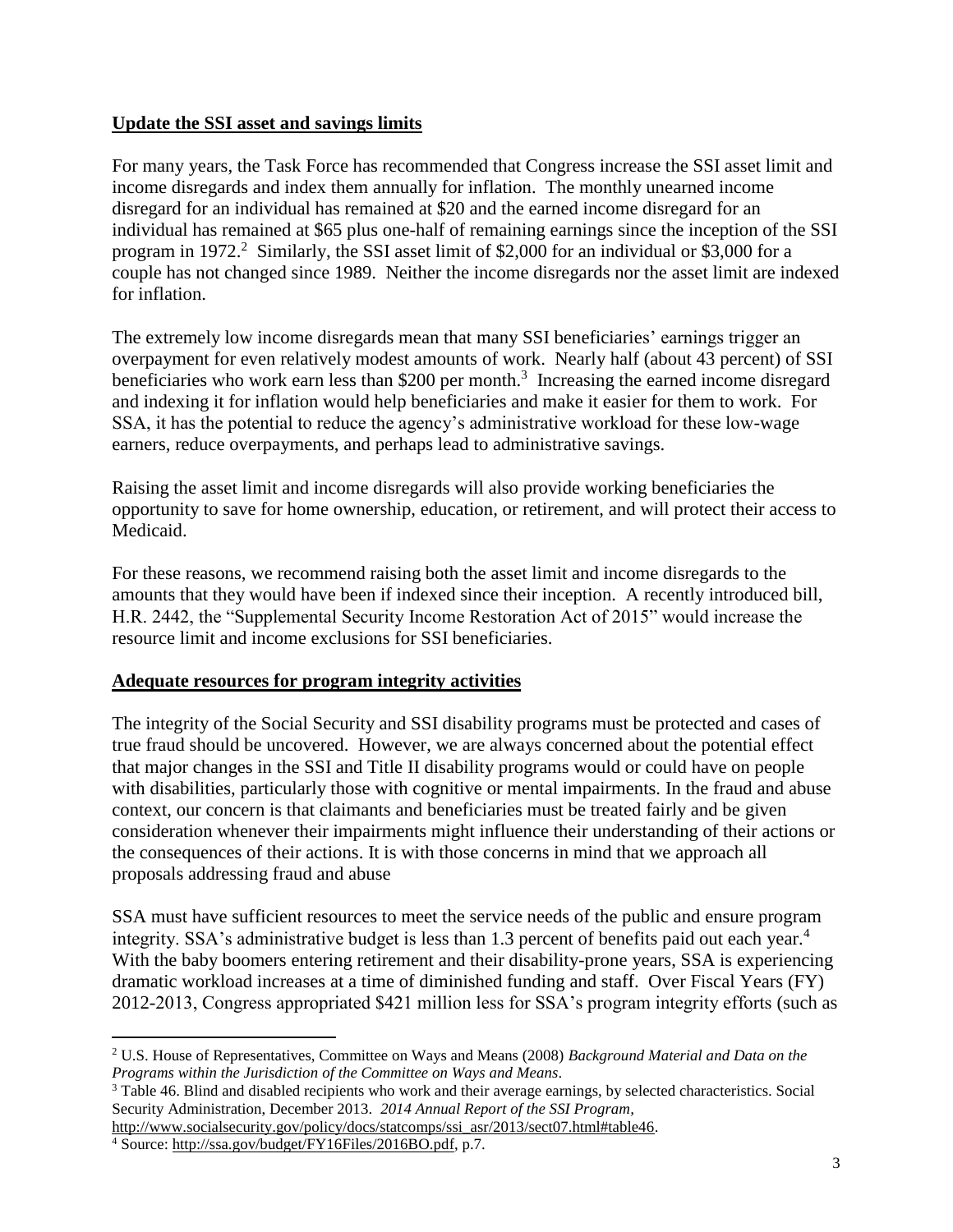medical and work Continuing Disability Reviews and Title XVI redeterminations) than the Budget Control Act of 2011 (BCA) authorized. Over the last three years, SSA has received nearly \$1 billion less for its Limitation on Administrative Expenses (LAE) than the President's request, and by the end of FY 2013 lost over 11,000 employees since FY 2011. In FY 2015, SSA received \$218 million less for LAE than the President requested.<sup>5</sup> This lack of funding has significant implications for SSA's ability to perform its program integrity and other workloads. The President's FY 2015 budget request would have allowed SSA to complete 98,000 more Continuing Disability Reviews (CDRs) and 367,000 more SSI non-medical redeterminations this fiscal year than the agency now plans to perform.<sup>6</sup>

Adequate LAE is essential to preventing service degradation and ensuring that SSA can provide timely and accurate payments and perform necessary program integrity work. While we support bills that increase the amount of program integrity work that SSA will perform, it is necessary to increase the funding SSA receives by a commensurate amount in order to prevent further degradation of SSA's customer service due to trade-offs that would need to be made to accommodate a growing program integrity workload. We have significant concerns about provisions that increase the program integrity workload without providing SSA increased resources to complete those activities.

#### **Pending legislation**

 $\overline{a}$ 

Several recently introduced bills were discussed at the hearing. We have concerns about the possible negative impact these bills could have, if enacted, on people with disabilities who are applying for or receiving Title II benefits or SSI disability benefits. Our concerns include, but are not limited to, the following.

 **H.R. 918: The "Social Security Disability Insurance and Unemployment Benefits Double Dip Elimination Act of 2015"** 

Members of CCD and other organizations have expressed opposition to proposals to eliminate or reduce concurrent Social Security Disability Insurance (SSDI) and Unemployment Insurance (UI) benefits, including H.R. 918.<sup>7</sup>

SSDI and UI are vital insurance systems established for different purposes. Receiving UI and SSDI concurrently is legal and appropriate. This has been the long-standing position of the Social Security Administration and of the courts. Individuals qualify for SSDI because they have significant disabilities that prevent work at or above Social Security's Substantial Gainful Activity level (earnings of \$1,090 per month, in 2015). At the same time, the Social Security Act encourages SSDI beneficiaries to attempt to work, and those who have done so at a low level of earnings but have lost their job through no fault of their own may qualify for UI. As highlighted in a 2012 Government Accountability Office report, less than one percent of individuals served by SSDI and UI receive concurrent benefits, and the average quarterly concurrent benefit in fiscal year 2010 totaled only about \$3,300 (or an average of \$1,100 per month).

<sup>5</sup> Source: [http://ssa.gov/budget/FY15Files/2015BO.pdf,](http://ssa.gov/budget/FY15Files/2015BO.pdf) p. 8, and [http://ssa.gov/budget/FY16Files/2016BO.pdf,](http://ssa.gov/budget/FY16Files/2016BO.pdf) p.8.

<sup>6</sup> Source: [http://ssa.gov/budget/FY15Files/2015BO.pdf,](http://ssa.gov/budget/FY15Files/2015BO.pdf) p. 9 and [http://ssa.gov/budget/FY16Files/2016BO.pdf,](http://ssa.gov/budget/FY16Files/2016BO.pdf) p.9.

<sup>7</sup> Se[e http://www.c-c-d.org/fichiers/CCD-Letter-DI-UI-03-17-15FINAL.pdf.](http://www.c-c-d.org/fichiers/CCD-Letter-DI-UI-03-17-15FINAL.pdf)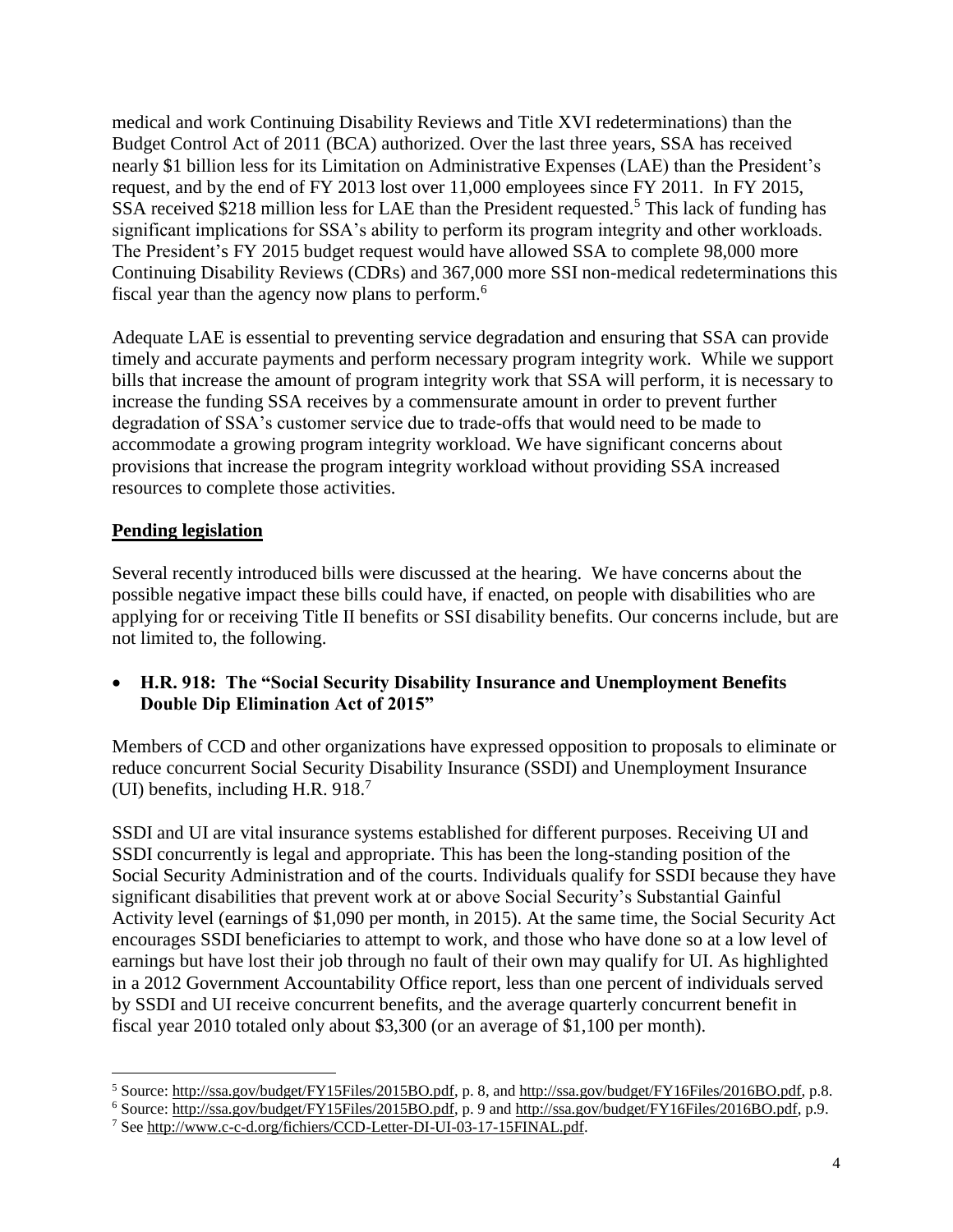These extremely modest benefits can be a lifeline to workers with disabilities who receive them, and their families – and as permitted by law are neither "double-dipping" nor improper payments. We are deeply concerned by any prospect of worsening the economic security of workers with disabilities and their families.

In addition, proposed cuts to concurrent benefits single out SSDI beneficiaries with disabilities, treating them differently from other workers under the UI program.

Finally, proposed cuts to concurrent benefits create new disincentives to work for SSDI beneficiaries, by penalizing individuals who qualify for both SSDI and UI because they have attempted to work, as encouraged by law. The creation of a new work disincentive runs directly counter to our shared goal of expanding employment opportunities for people with disabilities.

### **H.R. 2511: The "School Attendance Improves Lives (SAIL) Act"**

This bill would suspend SSI benefits for SSI childhood disability beneficiaries who are 16 and 17 years old if they miss a specified amount of school without appropriate medical documentation. The SAIL Act would require SSA to evaluate school attendance on a monthly basis, providing exceptions only for good medical cause. Youth who receive SSI may experience school absences for many legitimate reasons, and could experience significant hardship due to loss of benefits under the SAIL Act.

We are troubled that the bill does not take into account a number of concerns, including: (1) the impact of any benefit cuts on children receiving SSI; (2) reasons why these children receiving SSI benefits might have difficulty documenting excused absences as required by the bill; (3) additional reasons children might not attend school; and (4) the administrative burden the bill would place on SSA.

### **H.R. 2504: The "Control Unlawful Fugitive Felons (CUFF) Act"**

This bill would prevent individuals from receiving Social Security or SSI benefits if there is an outstanding arrest warrant for (1) alleged commission of a felony or a crime punishable by imprisonment of more than one year; or (2) alleged violation of a condition of probation or parole.

Currently, law enforcement agencies provide information to the SSA Office of Inspector General (OIG) on people who have outstanding felony arrest warrants for escape, flight to avoid prosecution, or flight-escape or who have violated conditions of probation or parole. SSA then compares the information to its files of people receiving SSI and Social Security benefits. If there is a match, the OIG works with law enforcement to attempt to locate the person and refers to SSA cases for suspension of benefits.

Suspension and/or denial of benefits based on an outstanding arrest warrant was SSA's previous policy implementing the SSI prohibition (enacted in 1996) and the Title II prohibition (enacted in 2004). Litigation challenging the agency's policy of relying on an arrest warrant ultimately resulted in court decisions finding the policy illegal and led to a change to comply with the court orders. If Congress enacts H.R. 2504, it would return SSA to a policy that was overly broad and led to much unintended harm to elderly and disabled beneficiaries.